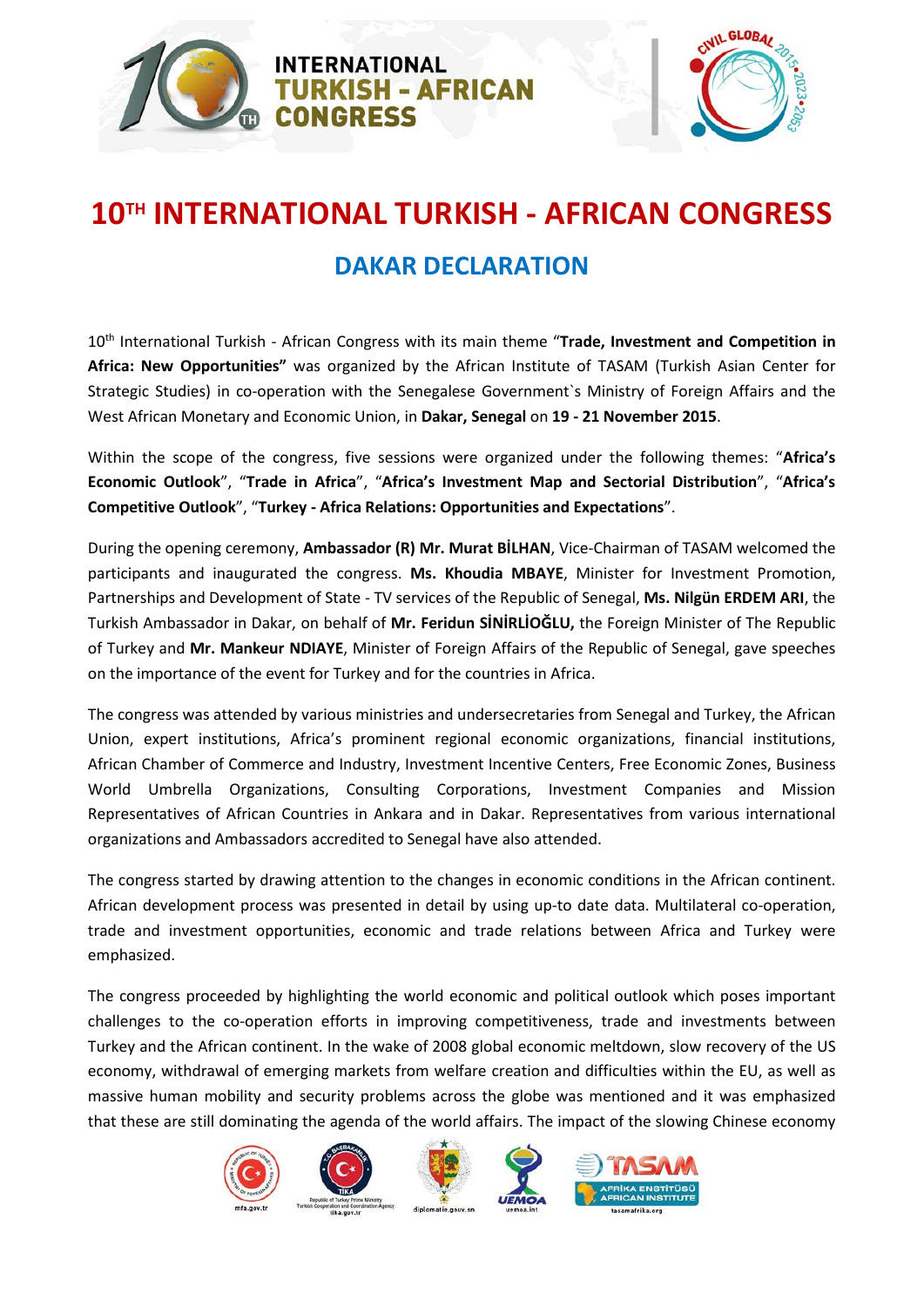

#### **INTERNATIONAL RKISH - AFRICAN CONGRESS**



upon the performance of primary product exporting economies, particularly in sub-Saharan Africa was mentioned. Plummeting oil prices was emphasized as a factor that adversely affect oil exporting developing countries, amongst which are some of the countries in Africa like Nigeria, Angola and Sudan. The decline in oil prices has also weakened the economy of Russia, a major oil exporting country which is now flexing its military reflexes, starting in Syria. These factors were emphasized as the drivers of the future relations between Turkey and Africa.

The congress also made reference to the already completed Trans Pacific Partnership (TPP) and ongoing negotiations for the Trans-Atlantic Trade and Investment Partnership (TTIP). Both agreements cover nearly eighty five percent of the world economy. It was agreed that TTIP and TPP might lead to marginalization of the countries that are not included in these partnerships, including countries with large populations like China and India. But these agreements might also have detrimental social and economic impact upon Africa and Latin America.

The congress, following the declarations at the recent G-20 meeting in Antalya, highlighted detrimental impact of the recent global economic meltdown and ensuing problems, thereof. The importance of inclusiveness, implementation and investments that aim to reduce poverty, enhance environmental protection and employment creation through economic growth were re-instated. Large scale investments undertaken by using funds primarily mobilized from surplus economies like China and India particularly in the area of infra-structure investments and energy was mentioned as factors that might remedy negative impact of ongoing global economic crisis and meeting the recently instated Sustainable Development Goals (SDGs) of the UN. Removal of the impact of the 2008 crisis would provide opportunity for faster growth rates in the SSA.

Against this backdrop Turkish - African trade and investment opportunities has been explored. In this regard, the Tenth Turkish - African Congress focused on the issues of macro-economic performance, challenges and opportunities in the areas of trade and investments. The Congress addressed the possible areas of enhanced business opportunities that would also address poverty alleviation, job creation and environmental protection. Creating a collaborative atmosphere that is conducive to formulate an economic *win - win situation* has been the main emphasis of the Congress.

It was highlighted that in the last decade macro-economic performance of the African continent has been remarkable. In addition to increased demand from fast growing China and India, demand from other developing countries for African commodities provided positive contribution to the economic growth. Favorable primary commodity prices also helped. Discovery of new natural resources such as iron ore in Sierra Leone and Liberia, crude oil in Niger and Ghana helped their export revenues. HIPC and MDRI initiatives improved fiscal space for higher investments through significant debt cancellation. Administrative reforms has been done successfully in many African countries. On average external debt declined, budget discipline achieved, inflation went down, per capita incomes and financial inflows

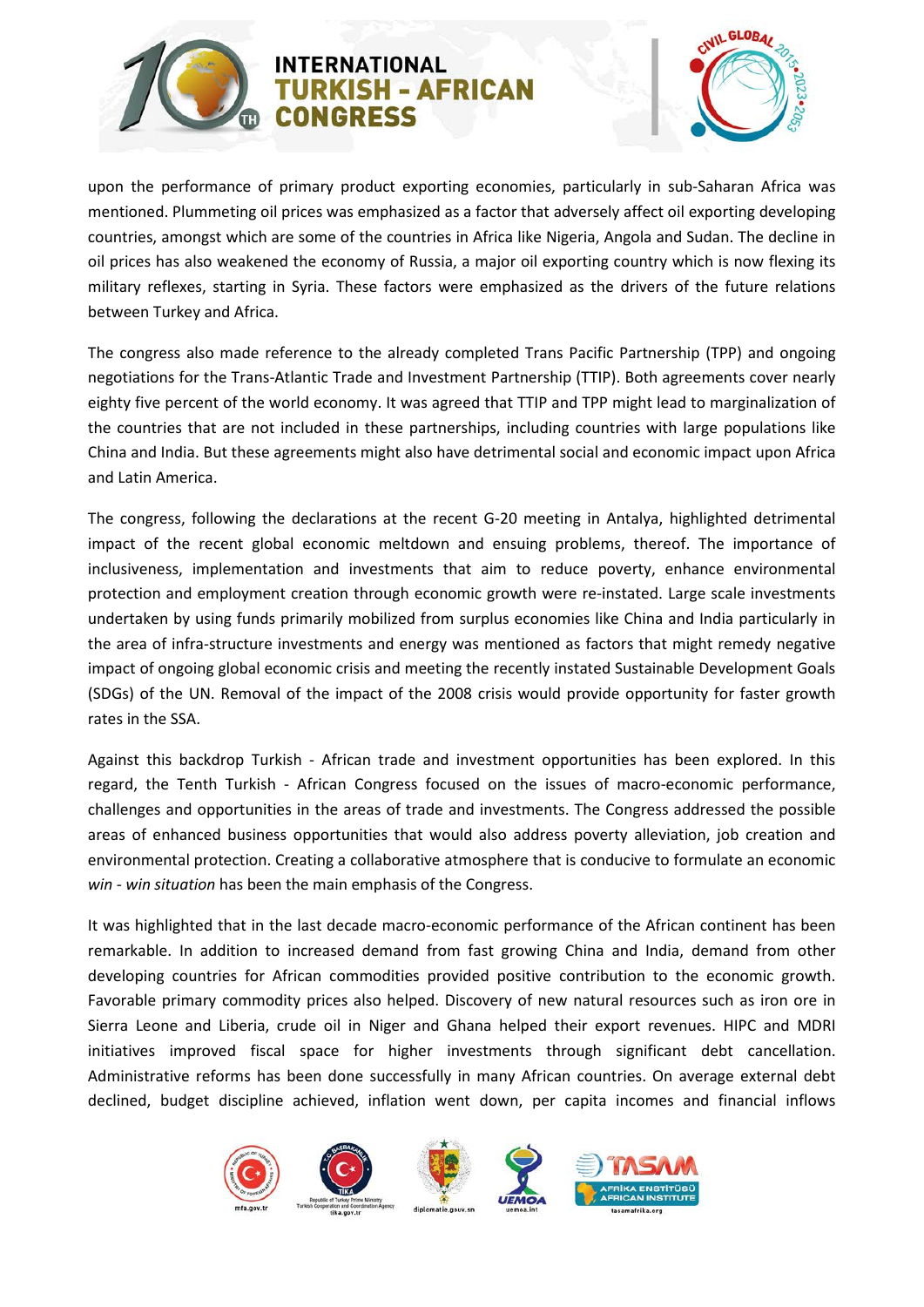

# CIVIL GLOBAL

increased. In short, there has been significant improvement of the investment landscape within the last decade. These positive developments led to an increased demand for larger investments in infrastructure, mining and energy development and these were highlighted and emphasized at the sessions two and three.

**RKISH - AFRICAN** 

However, the Congress also noted that some of the problems that are clustered around the issues of poverty, conflict of interest between private capital and environmental protection, climatic change, mitigation, desertification, migration and lack of technology for an enhanced competitiveness, still persists. It was emphasized that the continent continues to depend on the primary goods exports. Hence, the linkage between economic growth and employment creation has been weak. Investments had positive impact on the economies of SSA but contributed marginally to the structural transformation. Investments have not contributed to the poverty reduction effectively. The African reality also highlights the importance of workers remittances particularly in the persistent presence of low savings rates. This necessitates improved inward inflow of FDI. These are mostly channeled through government budgetary support and targets infrastructure investments. FDI also contributed to the GDP growth but did not help reducing poverty. The threat of capital flight increases vulnerability to external shocks. Heavy bureaucracy and inadequate energy supply irks the FDI inflows. It was agreed that in order to increase investments positive image of the nations and specific investment opportunities must be promoted. These issues hindering economic performance and preventing collaboration were discussed in detail throughout the Congress.

It is also noted that most of the investments in Sub-Saharan Africa is being done by the governments, particularly into transportation and energy sectors. The role of the governments within the investment milieu appears to be important and much likely to continue in the new era. But an emphasis was put on the need to improve national and regional investment regimes through financing and removing barriers to free trade. If that is done, it was argued, the collaborative relations between Turkey and the countries in Africa could develop much more rapidly. It was also discussed that capacity building regimes must be achieved through realistic policy frameworks and finding `African solutions to African problems`, whereby Turkey can be a valuable contributor to such an effort. It was agreed that, further research is needed to explore and establish competitive value chain creation dynamics to inform Turkish - Africa collaboration.

It was also strongly emphasized that increased international competitiveness would come from industrialization and any such effort should be organized around private sector investments and valuechain co-ordination by the governments of Turkey and the continent. It was agreed that development of human capital must be accelerated and infrastructure development needs to be intensified. Africa appears to be in need of an industrialization strategy that invests in infrastructure, science, technology and education, and Turkey can be a suitable partner in this respect. It was argued that the collaboration in these areas should be achieved by promoting `public private partnerships` and it must be `people centered`. Power sharing and reform to enhance participation for decision making should enhance efficiency and facilitate private sector involvement with development.